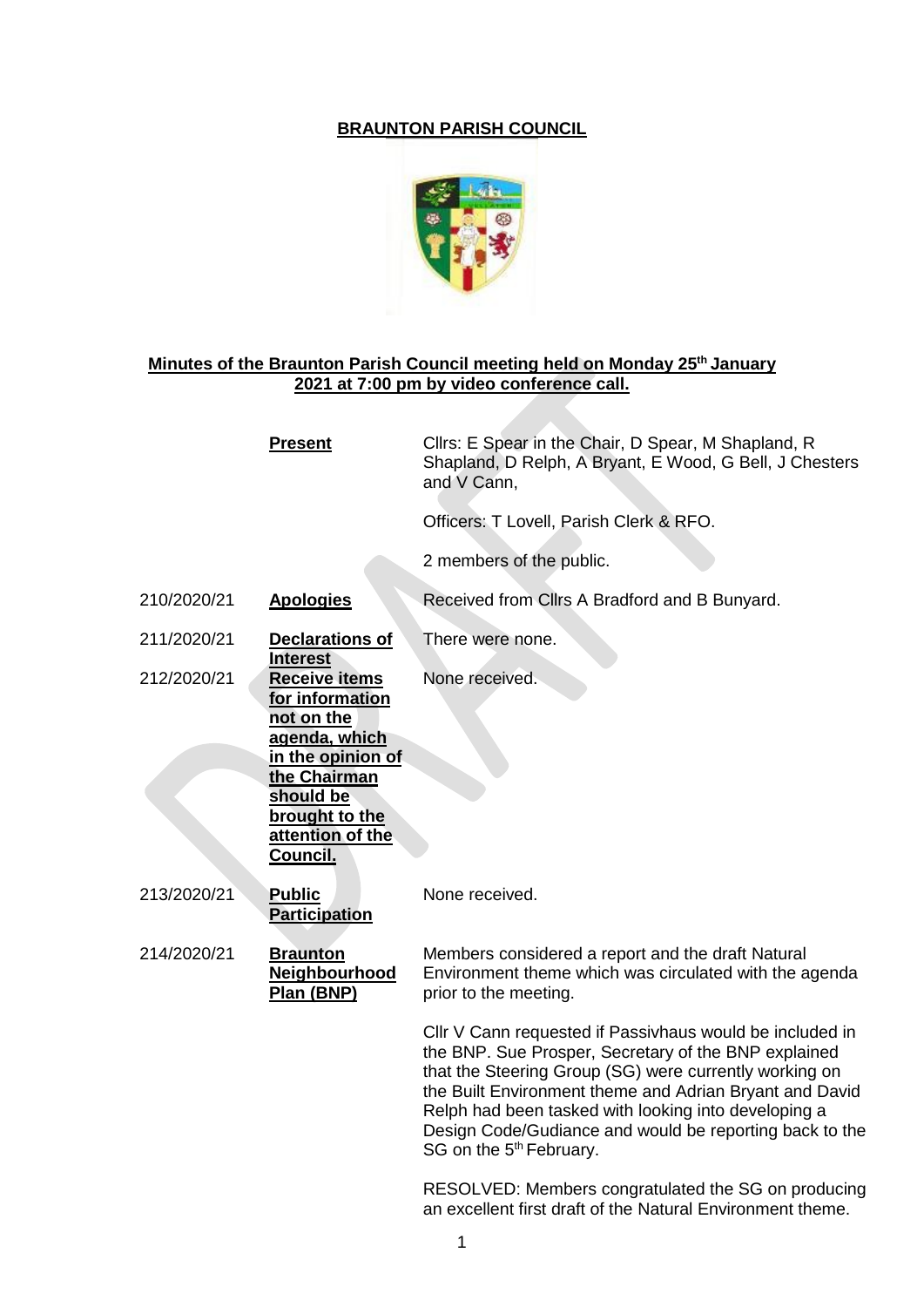Special thanks were given to Sue Prosper, Sean Ross and Cathie Hamilton for all their hard work on the NP to date, and to Jan Gent for her expertise producing the document in Publisher.

(NC)

## 215/2020/21 **Planning** Cllrs E Spear, D Spear and J Chesters in their capacity as North Devon Councillors, stated that any opinions expressed during discussions on the following planning applications represent a preliminary view and that they will naturally reconsider the application fresh when presented all the facts at principal level.

(a) 72732

Proposal: Erection of garden room on South elevation. Location: Beara Charter Farm. Marwood, Braunton, Devon.

Applicant: Mr G Nicholas.

It was moved by Cllr D Spear, seconded by Cllr R Shapland to recommend approval.

RESOLVED: That the Council recommends approval. (NC)

## (b) 72730

Proposal: Erection of agricultural building. Location: Branch Farm, Pippacott, Barnstaple, Devon, EX31 4EJ. Applicant: Mr M Brend

It was moved by Cllr D Spear, seconded by Cllr J Chesters to recommend approval.

RESOLVED: That the Council recommends approval subject to the comments made by the Sustainability Officer being taken into consideration.

(NC)

(c) 72657

Proposal: Removal of a chimney and the addition of a porch onto the kitchen diner.

Location: Little Close, Hills View, Braunton, Devon, EX33 2LA

Applicant: David Sweeting

It was moved by Cllr G Bell, seconded by Cllr D Spear to recommend approval.

RESOLVED: That the Council recommends approval subject to the comments made by the Sustainability Officer being taken into consideration.

(NC)

(d) 72735

Proposal: Extension to create entrance porch.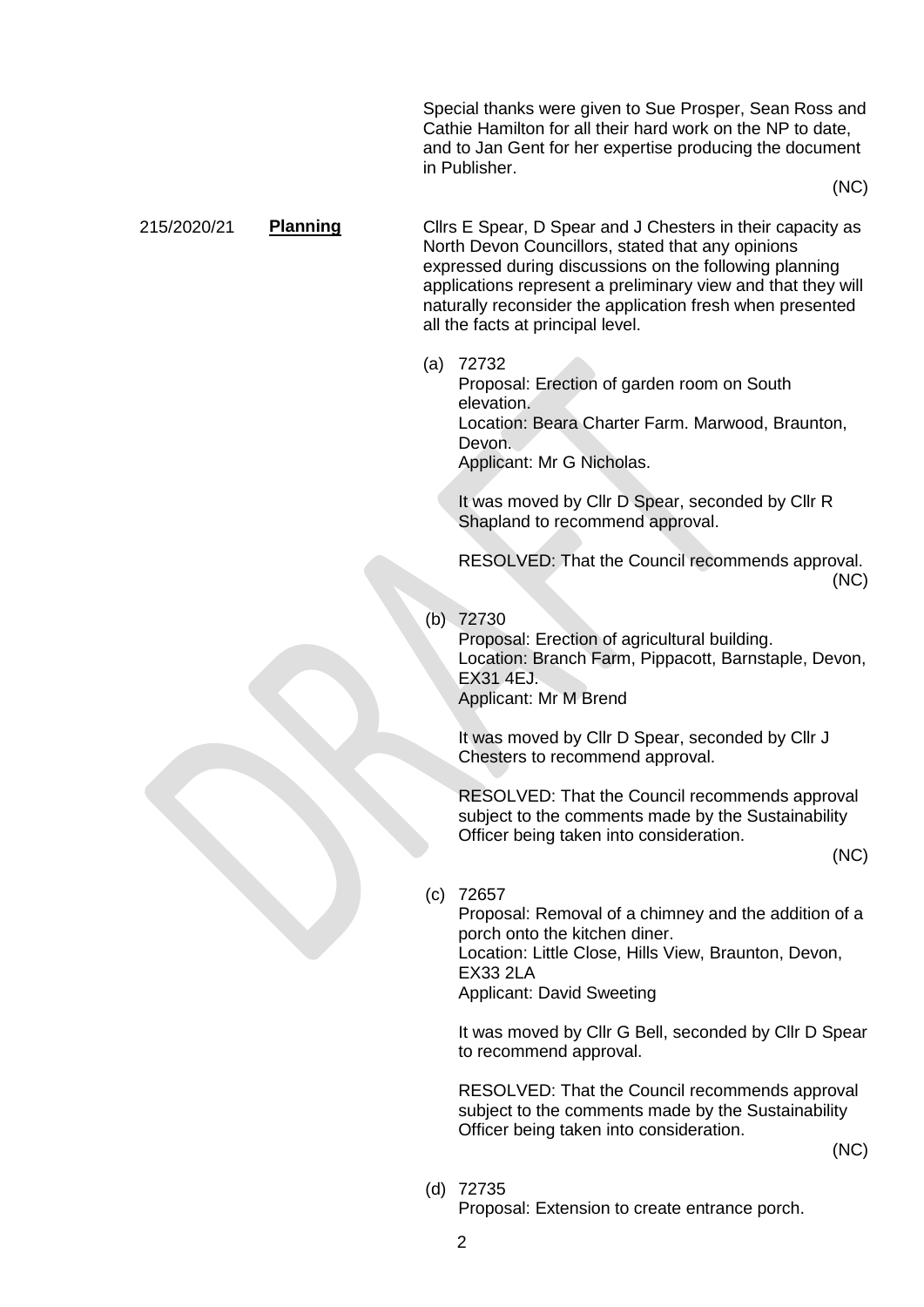Location: 41 Easterly Park, Braunton, Devon, EX33 2FH Applicant: Mr C McSherry

It was moved by Cllr G Bell, seconded by Cllr J Chesters to recommend approval.

RESOLVED: That the Council recommends approval. (NC)

(e) 72395

Proposal: Prior approval for change of use from hairdressers (A1) to café (A3). Location: Kimarie, 1 Exeter Road, Braunton, Devon, EX33 2JL Applicant: Mr Carl Anderson

It was moved by Cllr V Cann, seconded by Cllr D Spear to recommend approval.

RESOLVED: That the Council recommends approval subject to sounding proofing being installed.

(NC)

(f) 72751

Proposal: Extension and alteration to dwelling. Location: 2 Barton Lane Close, Braunton, Devon. Applicant: Mr and Mrs M Grimshaw

It was moved by Cllr J Chesters, seconded by Cllr R Shapland to recommend approval.

RESOLVED: That the Council recommends approval. (NC)

216/2020/21 **North Devon** 

**Council – Planning Decisions** North Devon Council, the determining Authority, has APPROVED the following applications with conditions as filed:

77857 Proposal: Widening of access (amendment to access on the originally approved application 51974) and creation of biodiversity garden. Location: St Brannocks Churhyard, Church Street, Braunton, Devon Applicant: Braunton Parochial Church Council/Churchyard Decision: WITHDRAWN Decision Date: 04/01/2021

71920 Proposal: Application for a Lawful Development Certificate for proposed demolition of existing garden shed & outside toilet and replacement with wooden temporary structure to be used as a garden room/occasional overnight accommodation. Location: 23 South Street, Braunton, Devon, EX33 2AA Applicant: Mr Steve Drake

Decision: WITHDRAWN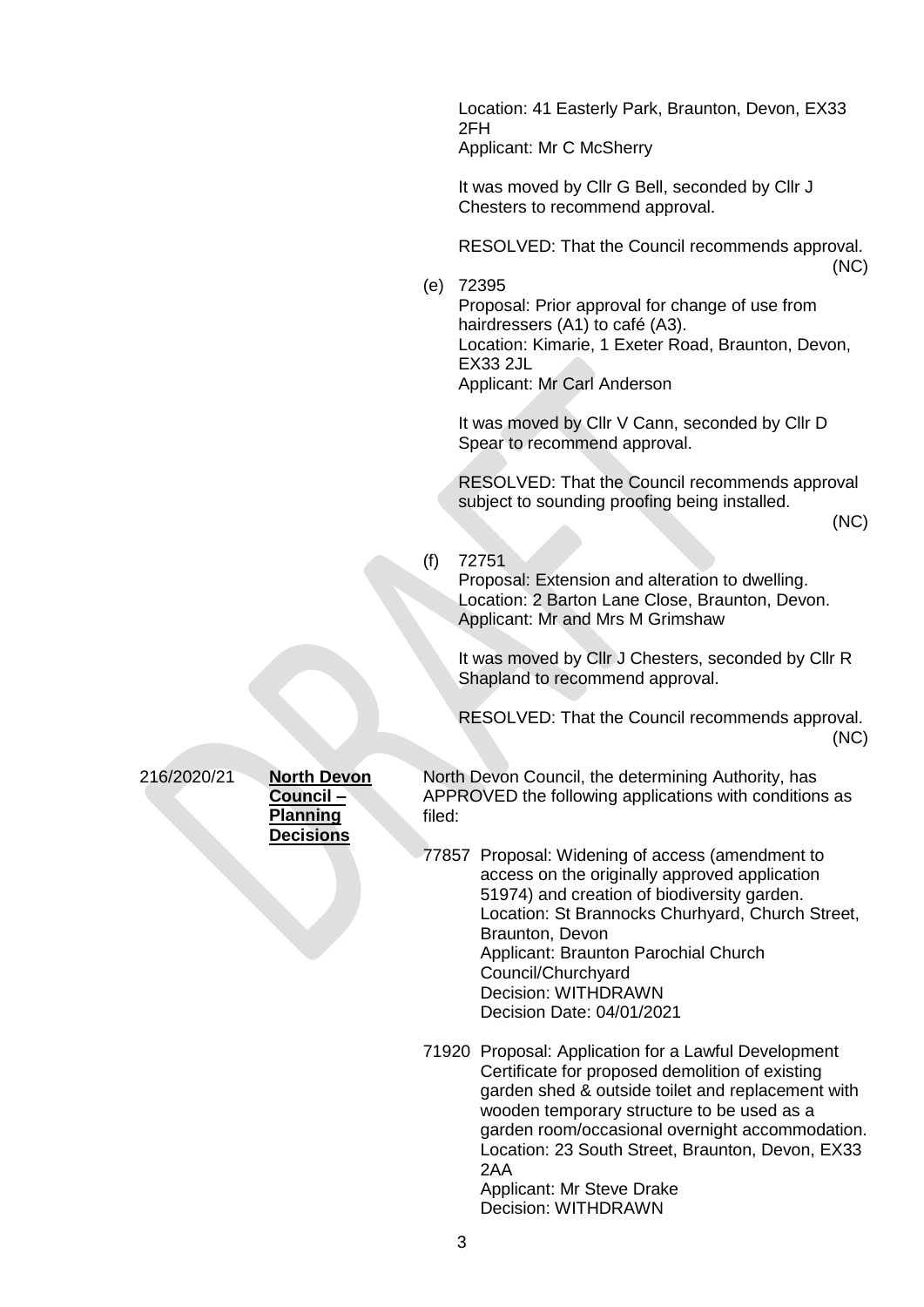Decision Date: 06/01/2021

- 72400 Proposal: Demolition of dwelling and erection of new dwelling. Location: La Mer Lobb, Braunton, Devon, EX33 1JF Applicant: Mr and Mrs Taylor Decision: APPROVED Decision Date: 04/01/2021
- 72333 Proposal: Erection of garden fence and construction of ramp to facilitate improved disabled access together with replacement of conservatory with decked area (amended description). Location: 21 West Meadow Road, Braunton, Devon, EX33 1EB. Applicant: Mr and Mrs Tamlyn Decision: APPROVED Decision Date: 06/01/2021
- 72462 Proposal: Erection of temporary dome studio Location: Saunton Sands Hotel, Saunton, Braunton, Devon, EX33 1LQ Applicant: Percy R Brend and Sons (Hoteliers) Ltd. Decision: APPROVED Decision Date: 07/01/2021
- 72494 Proposal: Creation of additional first floor accommodation and additional windows to elevations (alterations to approved scheme ref: 65461) Location: Branch Farm, Pippacott, Barnstaple, Devon, EX31 4EJ Applicant: Mr M Brend Decision: APPROVED Decision Date: 07/01/2021
- 72507 Proposal: Erection of conservatory to side elevation. Location: 12 Willand Road, Braunton, Devon, EX33 1AX Applicant: Mr M Jeffery Decision: APPROVED Decision Date: 04/01/2021
- 72483 Proposal: Single Storey extension and alterations to provide additional living accommodation. Location: Randalls, Chaloners Road, Braunton, Devon, EX33 2ES. Applicant: Mrs K Bater Decision: APPROVED Decision Date: 13/01/2021
- 72431 Proposal: Application for a lawful development certificate for a proposed siting of Caravan/Log Cabin within the residential curtilage of the property for ancillary purposes.